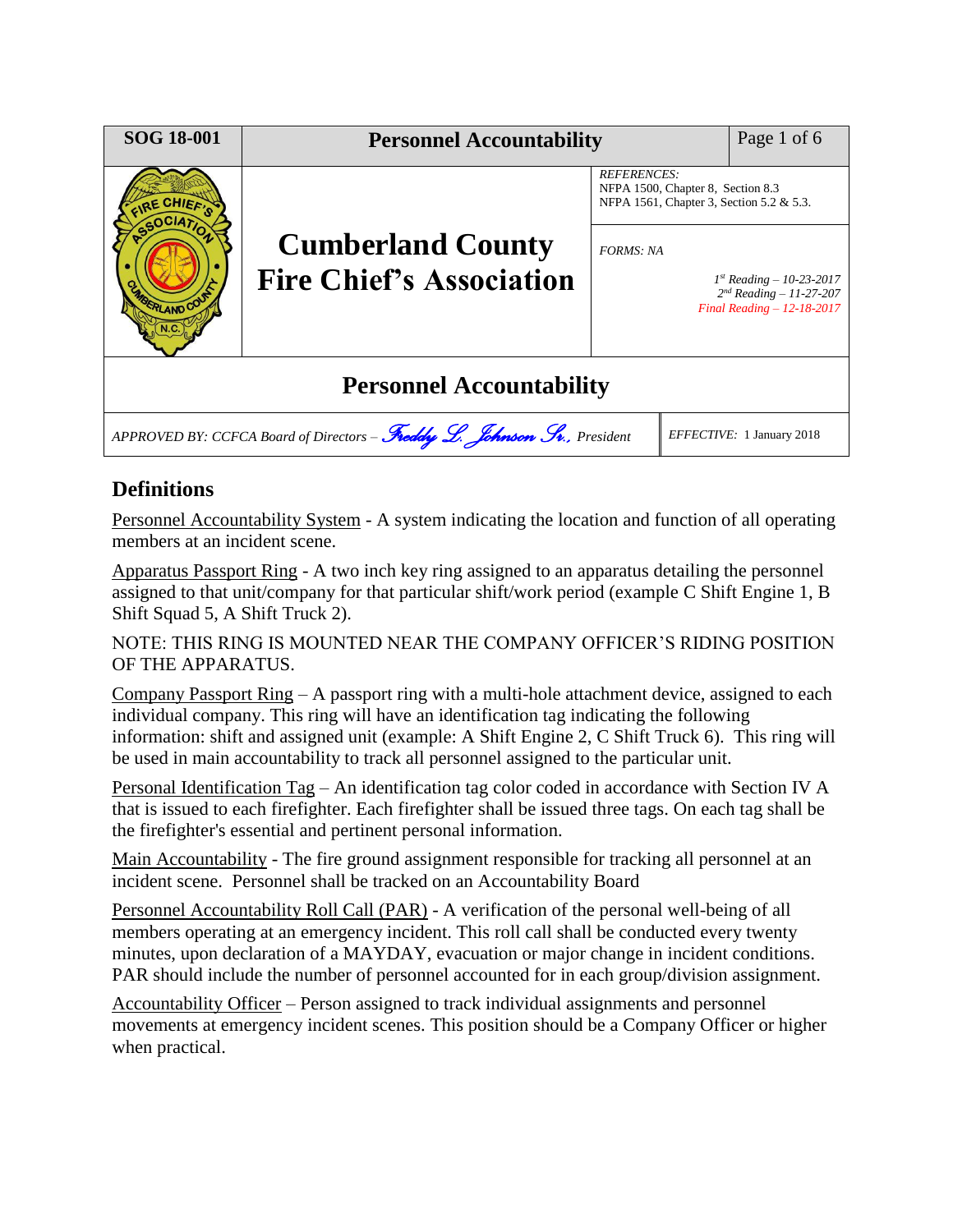## **1.0 Purpose**

Firefighter safety at emergency incidents must be a constant consideration during incident management. This document provides written procedure and guidelines for firefighter accountability while operating at an emergency incident. The guidelines align with NFPA 1500, Chapter 8, Section 8.3 and NFPA 1561, Chapter 3, Section 5.2 and 5.3. This system provides rapid accountability of all personnel at the emergency incident and serves as a rapid means of personnel accountability roll call if an unanticipated emergency occurs at an incident.

# **2.0 Scope / Implementation**

This SOG applies to all county and city fire department units operating at emergency incidents within the county. The intent is to utilize one accountability system for both county and city fire operations, and one compatible system for both entities.

## **3.0 Procedure:**

 A. Each firefighter will have three (**3**) "Personal ID Tags". At the start of each tour of duty, or upon assignment to an apparatus, the firefighter will attach

1. One (1) ID tag to the Apparatus Passport Ring (example Engine 1, Engine 2) for which they are assigned.

2. The firefighter's second (2nd) ID tag will be attached to the assigned Company Passport Ring (example A Shift, Engine 2). Both rings will be located in the Company Officer's apparatus area.

3. The firefighter's third (3rd) tag will remain on his/her person at all times and serve as an identification means should a catastrophic fatality event occur.

- B. Tags will be color coded to identify rank as follows:
	- 1. Black Company Passport tag
	- 2. Gold Captain and higher
	- 3. Silver- Lieutenant
	- 4. Red Firefighter
	- 5. Blue Probationary Firefighter
	- 6. Green EMT/ Non-firefighter
- C. At the start of each tour of duty or any time personnel assignment should change, each Company Officer shall ensure accountability of all personnel assigned to their unit through a count and verification of personnel ID Tags.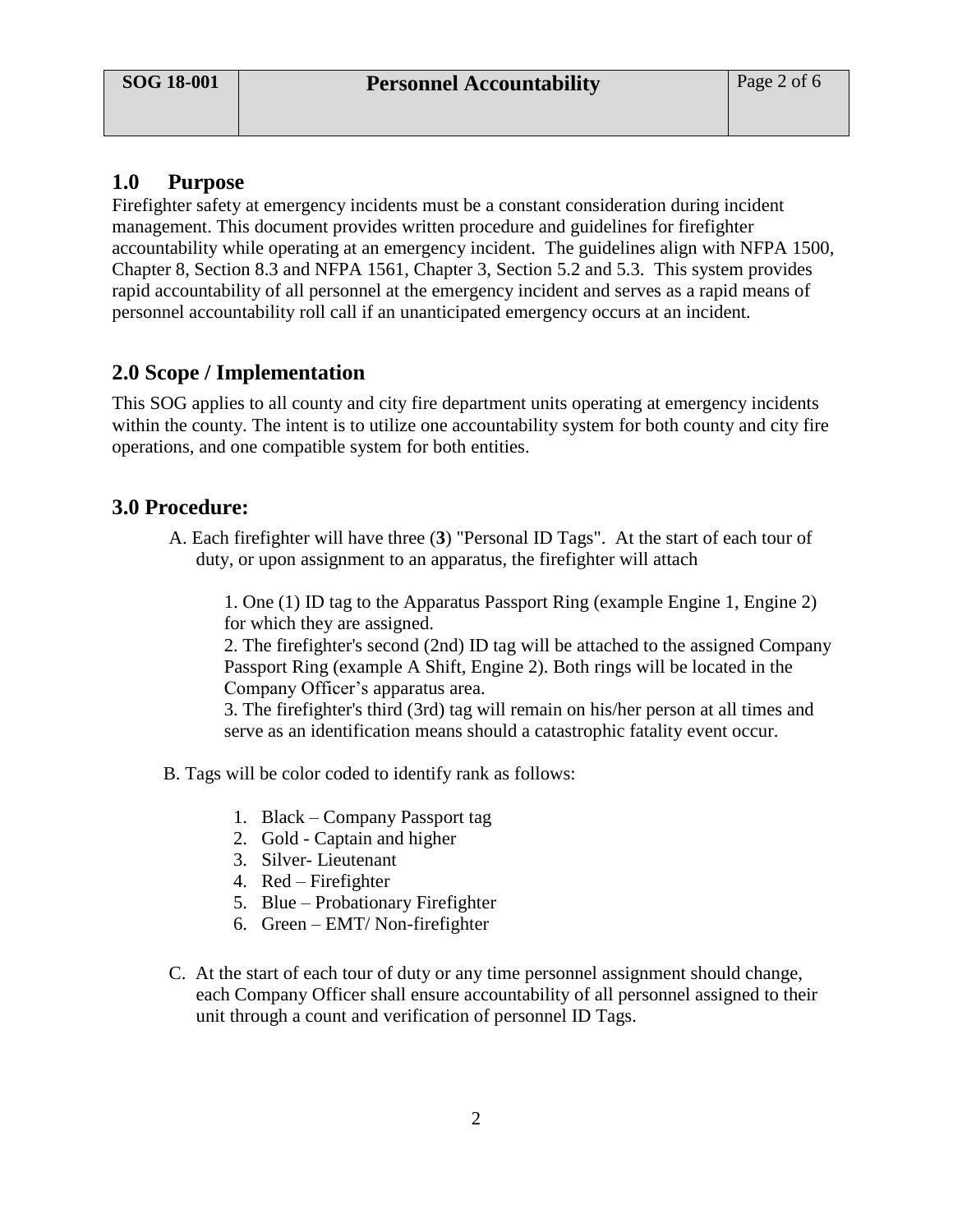- D. If a firefighter is assigned to another task and will not be available to respond on an assigned apparatus, the firefighter **MUST** remove his/her ID tags from both the Apparatus Passport Ring and the Company Passport Ring.
- E. Company Officers shall maintain accountability for personnel using the Company Passport Ring assigned to their Engine/Truck on initial single company responses.
- F. The officer/firefighter who establishes incident command, whether it be a single or multi-unit response, shall serve as the Accountability Officer and be responsible for personnel accountability until relieved and/or reassigned by a higher ranking officer.
- G. The Incident Commander will assign an Accountability Officer for the purpose of overseeing "Main Accountability" when the incident complexity exceeds the IC(s) capacity to perform the accountability function.

1. When incident command is transferred to a Chief Officer, the initial Incident Commander should assume the role of the Accountability Officer. 2. When practical, the responsibility of "Main Accountability" should be assigned to a position of Company Officer or higher.

- H. During Multiple Unit Response, the Company Officer of the first arriving unit must become involved in incident operations prior to additional units arriving, the Company Passport Ring shall be placed on the Apparatus Passport Ring of the first arriving apparatus (Engine or Truck). Once an Accountability Officer is assigned, he/she can collect the rings from one central point.
- I. The Accountability Officer will co-locate with the incident commander at the command post.
- J. At Multiple Unit Response incidents, Company Passport Rings will be carried to the Incident Commander/Command Post.
- K. All Personnel arriving on scene will log into "Main Accountability".

1. Companies will login using their Company Passport Ring. 2. Personnel arriving on scene that do not have a Company Passport Ring will login with their Personal ID Tag. 3. This allows Command to maintain personnel accountability for all operating at the multiple unit incidents.

 L. The Accountability Officer will affix the Company passport ring and/or individual tags to corresponding assignment on the main accountability board.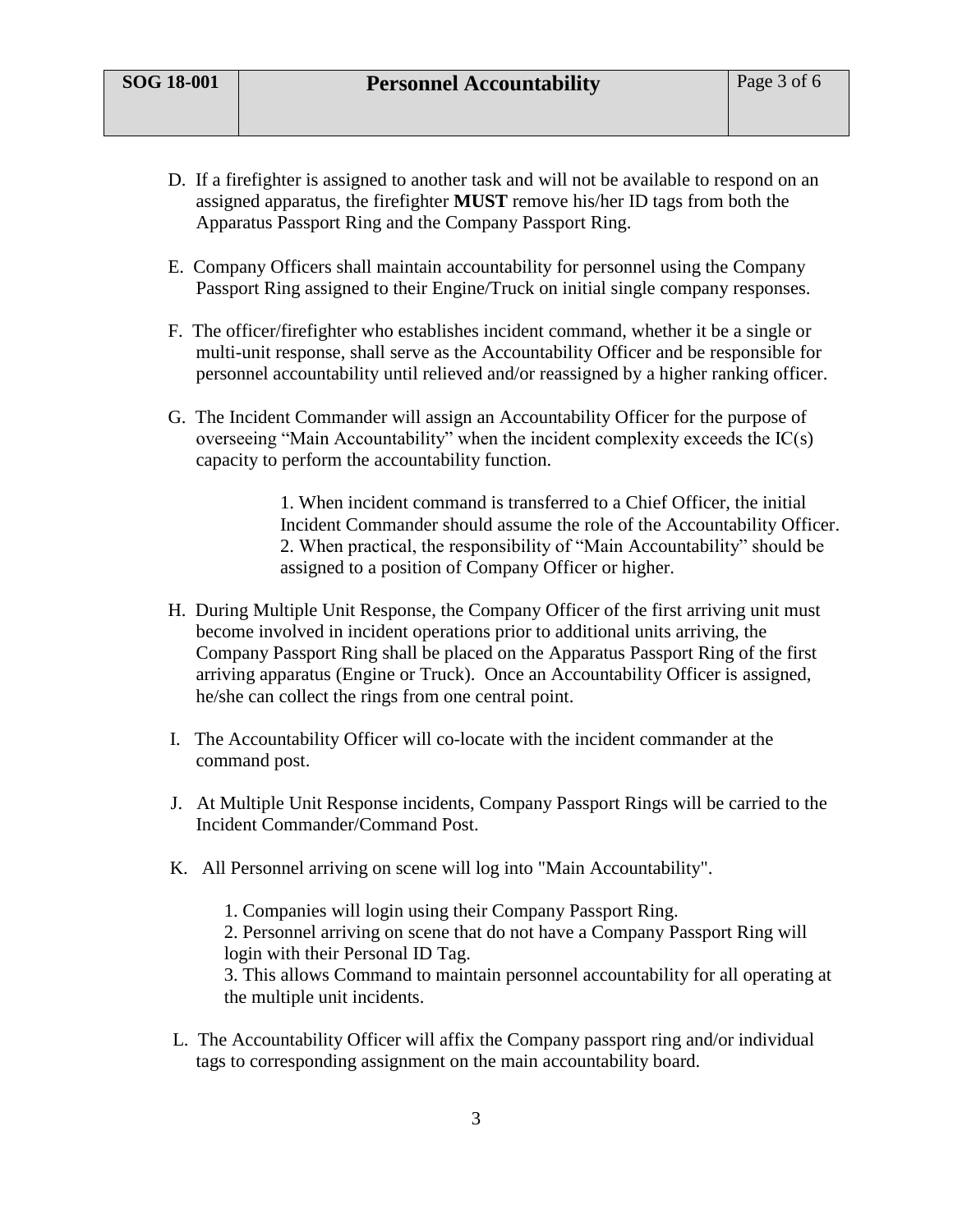- M. When assigned to a Division or Group at the incident site, work area accountability shall be maintained by the Division/Group Supervisor of all personnel in his/her Division/Group. Overall incident accountability shall be maintained on the incident status board by the incident commander.
- N. Personnel Accountability Roll Call (PAR) shall be conducted every 20 minutes to verify operating personnel well-being.
	- 1. The total number of personnel on scene shall be noted and verified. This number shall be relayed to dispatch once the PAR is complete for documentation and verification purposes.
	- 2. If a situation develops requiring a personnel count, a PAR shall be conducted by the Incident Commander and the Division/Group Officers.
	- 3. If firefighter(s) are unaccounted for, an immediate search of the assigned work area will be conducted. PARs shall be conducted by assignment (e.g., Division 1, Search Group, Fire Attack Group 1, etc.) and not necessarily via unit designation.
- O. In the event of an emergency where evacuation is required,
	- 1. An emergency tone will be activated over the assigned tactical frequency announcing "evacuation" followed by a series of air horn blasts from a single vehicle designated by the Incident Commander.
	- 2. Air horn blasts will be 10 seconds followed by 10 seconds of silence. This process is repeated 3 times.
	- 3. The Incident Commander will select an apparatus that is away from the command post to reduce the possibility of missing any radio transmissions.
- P. All personnel will evacuate the area and return to their assigned Division/Group Officer.
- Q. PAR will be conducted to verify everyone has exited the structure.
- R. "All Clear" will be transmitted verbally by the Incident Commander on the assigned tactical frequency once PAR is complete and conditions are safe to operate within the structure.
- S. The Incident Commander shall strive to maintain crew integrity when making assignments.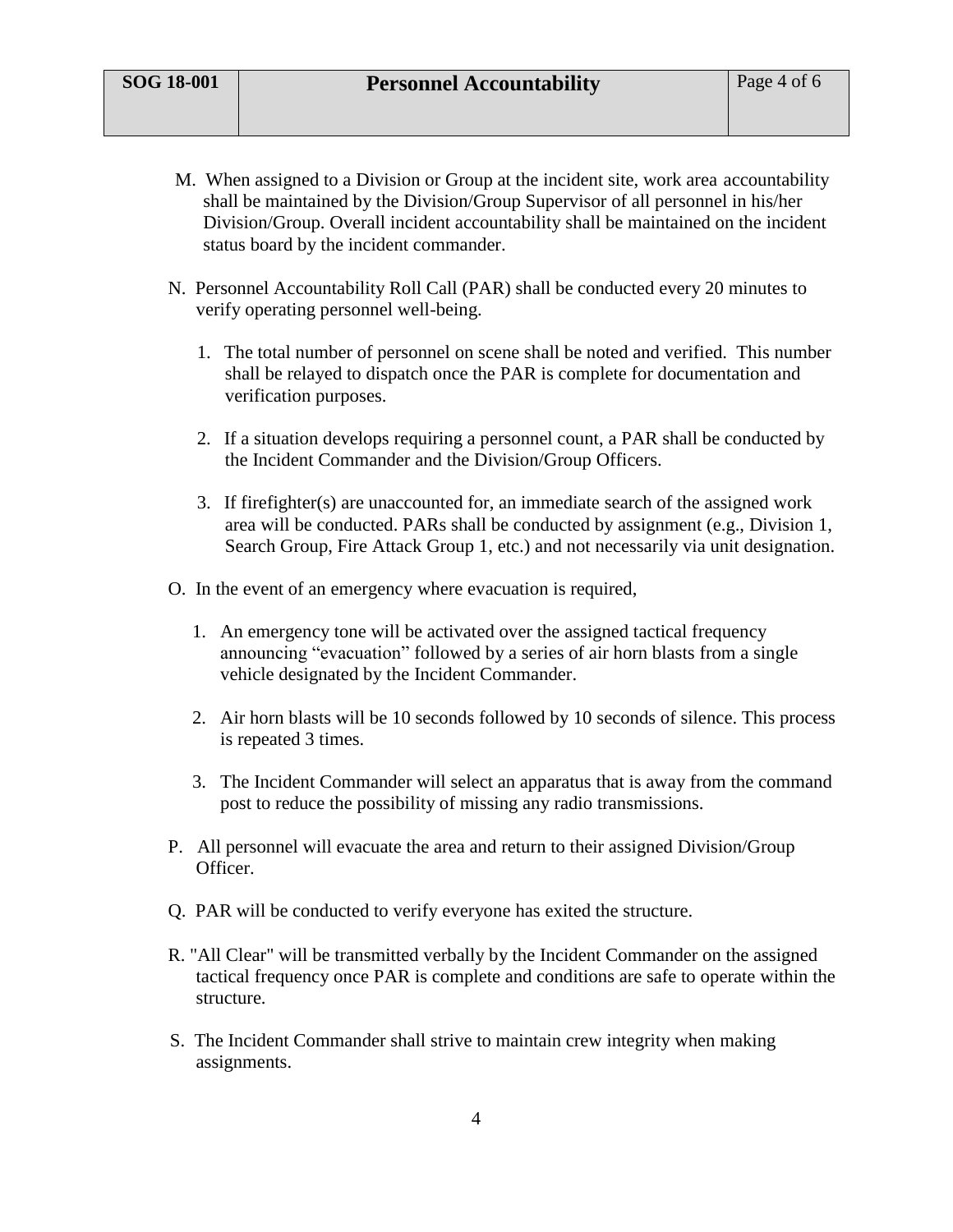- T. Personnel completing assignments/tasks will report the completion of any assignment/ task to the accountability officer, their current status including PAR and their intended destination. (Example: Primary Search all clear. Moving to manpower. PAR 3 – Murphy, Hill and Johnson)
- U. This accountability system is a durable, low maintenance, low cost system, but not a maintenance free system.

1. There will be an occasional minor expense to maintain the system. 2. All maintenance issues related to this system should be directed to the respective chief officer.

#### **4.00 Responsibilities**

- A. All members operating at an emergency incident shall actively participate in the Personnel Accountability System.
- B. Incident Commanders are responsible for overall incident personnel accountability and shall maintain awareness of the location and function of all companies, divisions or groups.
- C. Division/Group Officers shall direct, supervise and account for the companies/personnel operating in their assigned Division/Group.
- D. Company Officers hold responsibility for ensuring all personnel under their supervision use the accountability system. When assigned as a company, members are responsible to remain under the supervision of their assigned officer. **ASSIGNED COMPANIES MUST REMAIN INTACT. NO FREELANCING.**
- E. Chief Officers shall ensure Company Officers maintain personnel accountability at the Company level.

### **5.00 Examples**

- A. Firefighter and Officer Individual Identification Tags 1. Our colors are:
	- a. Red Firefighter
	- b. Gold Captain and Higher
	- c. Green EMT/Non-firefighter
	- d. Black Company Passport tag
	- e. Blue Probationary Firefighter
	- f. Silver- Lieutenant